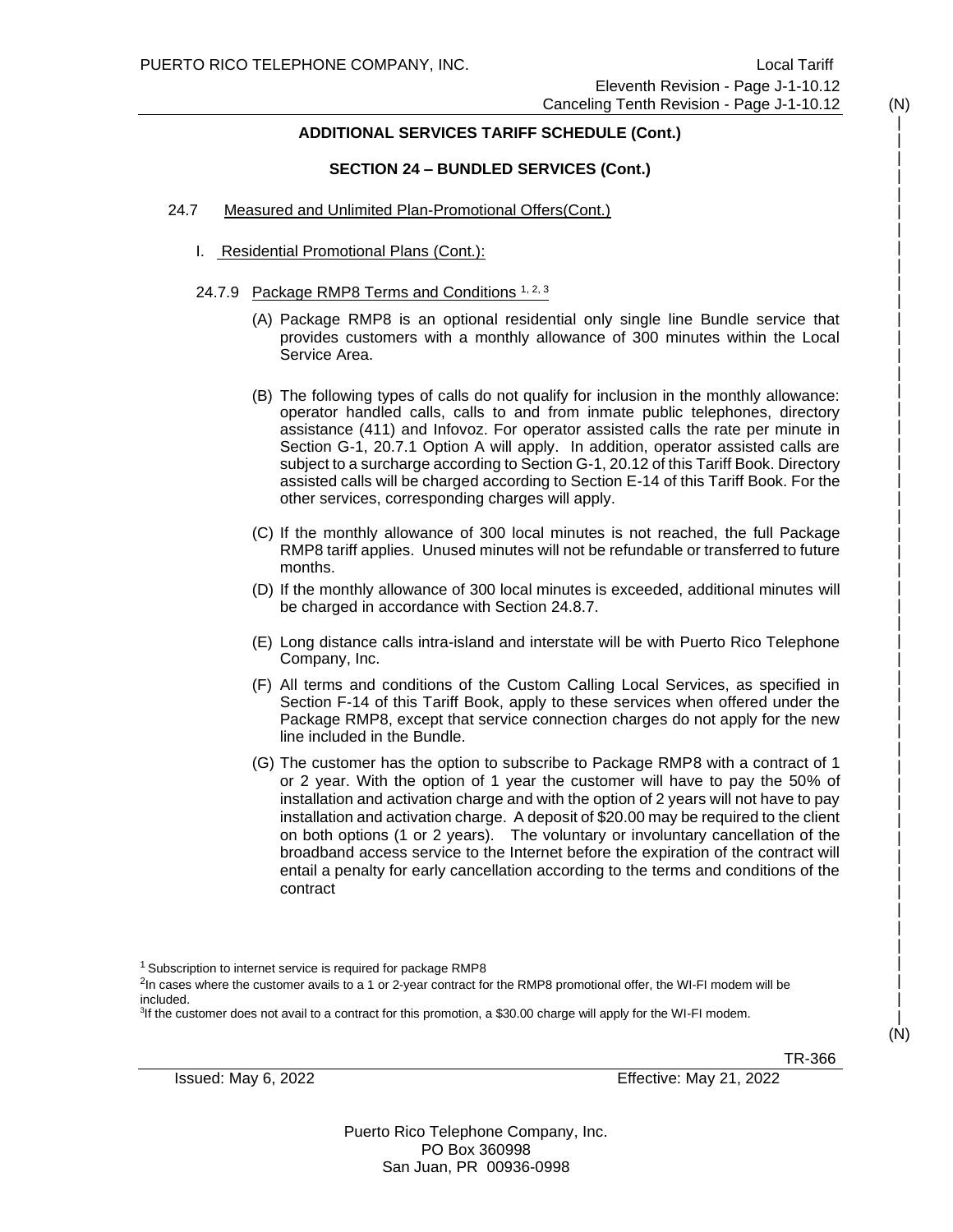#### **ADDITIONAL SERVICES TARIFF SCHEDULE (Cont.)**

#### **SECTION 24 – BUNDLED SERVICES (Cont.)**

#### 24.7 Measured and Unlimited Plan-Promotional Offers (Cont.)

I. Residential Promotional Plans (Cont.):

#### 24.7.10 Package RMP8 Terms and Conditions 1, 2, 3

- (H) If the customer selects the non-contractual option with Package RMP8 installation and activation charges will shall apply. A verification credit will not be required to the customer. An advance payment equal to a one (1) month rent will be required for the selected plan.
- (I) Rates and charges applicable to Package RMP8 are included in Section 24.8.7.
- (J) Some voice services may be offered through fiber optics instead of copper wires. These cases required the use of modem inside the house, which needs an electrical connection. In the absence of electrical service, a battery or alternative power source is necessary to access the service.
- (K) This offer is for residential customers only. The period of this promotional offer is from May 21, 2022 to August 18, 2022. Effective August 19, 2022 this promotional offer will not be available for new subscriptions.
- (L) The package includes the Subscriber Line Charge (SLC) of \$6.50.

<sup>1</sup> Subscription to internet service is required for package RMP8.

<sup>2</sup>In cases where the customer avails to a 1 or 2-year contract for the RMP8 promotional offer, the WI-FI modem will be included.

3 If the customer does not avail to a contract for this promotion, a \$30.00 charge will apply for the WI-FI modem.

TR-366

Issued: May 6, 2022 Effective: May 21, 2022

Puerto Rico Telephone Company, Inc. PO Box 360998 San Juan, PR 00936-0998

 | | | | | | | | | | | | | | | | | | | | | | | | | | | | | | | | | | | | | | | | | | | | | | | | | | | (N)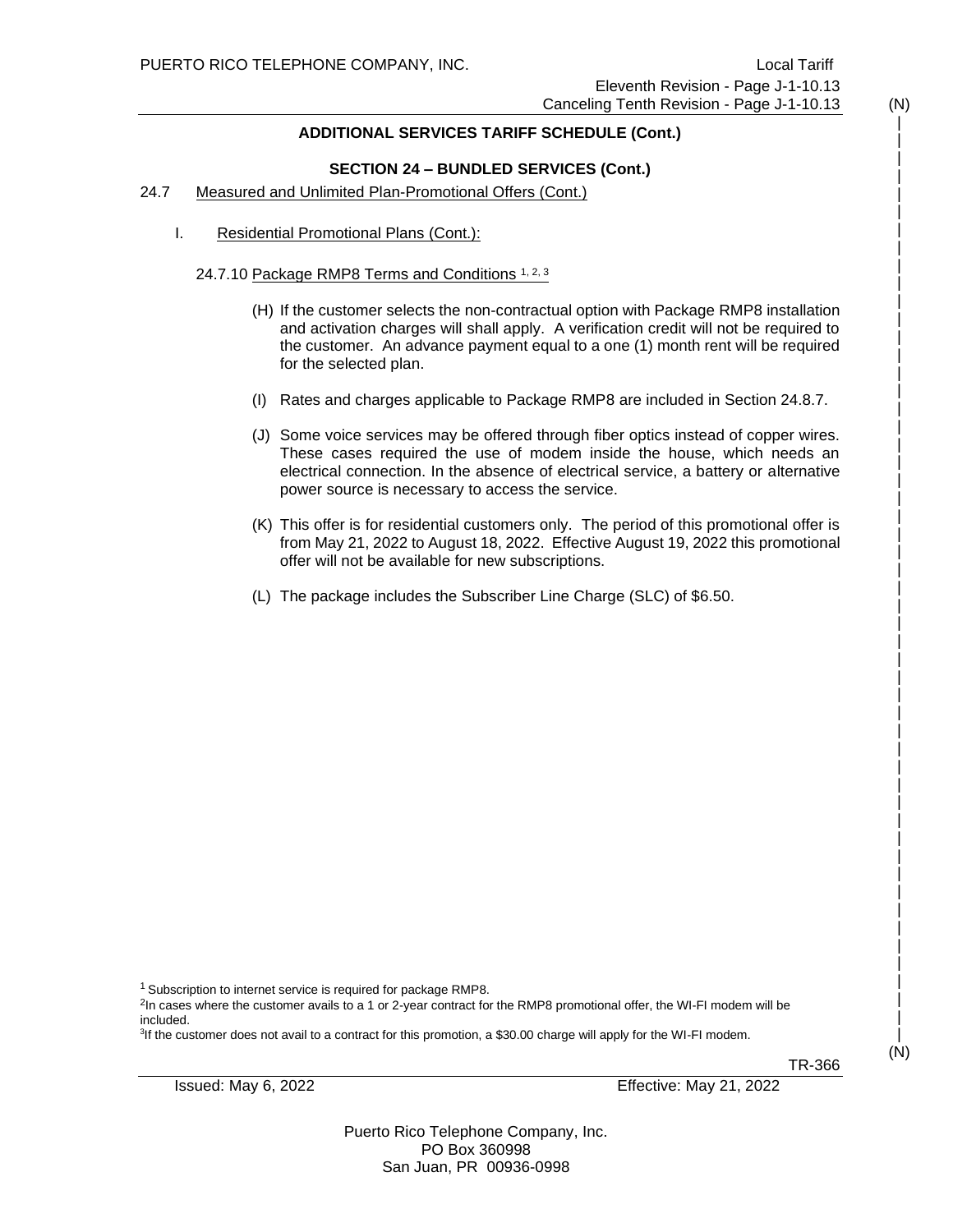Eleventh Revision - Page J-1-10.14

## Canceling Tenth Revision - Page J-1-10.14

### **ADDITIONAL SERVICES TARIFF SCHEDULE (Cont.)**

#### **SECTION 24 – BUNDLED SERVICES (Cont.)**

24.7 Measured and Unlimited Plan-Promotional Offers (Cont.)

I. Residential Promotional Plans (Cont.):

#### 24.7.11 Package RUP9 Terms and Conditions<sup>1</sup>

- (A) Package RUP9 is an optional single line residential only Bundle service that provides customers with the following features and Specialized Services:
	- 1) Call Forwarding
	- 2) Three Way Calling
	- 3) Caller ID Plus Name and Number
	- 4) Call Waiting
	- 5) Anonymous Call Rejection
	- 6) Return Call
	- 7) Speed Calling, 30 Numbers Capacity
	- 8) Distinctive Ringing
	- 9) Repeat Call
- (B) Those customers that have particular circumstances decide not have the services describe on section 24.7.11(A) it may request this package without this services.
- (C) Package RUP9 includes unlimited monthly calls in the local service area.
- (D) Package RUP9 includes unlimited direct distance dialing (DDD) intra-island long distance calls service.
- (E) The customer has the option to subscribe to Package RUP9 with a contract of 1 or 2 year. With the option of 1 year the customer will have to pay the 50% of installation and activation charge and with the option of 2 years will not have to pay installation and activation charge. A deposit of \$20.00 may be required to the client on both options (1 or 2 years). The voluntary or involuntary cancellation of the residential telephone service, or the grouped service with the broadband access service to the Internet before the expiration of the contract, will entail a penalty for early cancellation according to the terms and conditions of the contract.
- (F) Long distance calls intra-island and interstate will be with Puerto Rico Telephone Company, Inc.
- (G) If the customer selects the non-contractual option with Package RUP9 installation and activation charges will shall apply. A verification credit will not be required to the customer. An advance payment equal to a one (1) month rent will be required for the selected plan.

<sup>1</sup> The maintenance contract service will be included with the RUP9 package for the period of this promotion.

Issued: May 6, 2022 Effective: May 21, 2022

Puerto Rico Telephone Company, Inc. PO Box 360998 San Juan, PR 00936-0998

 | | | | | | | | | | | | | | | | | | | | | | | | | | | | | | | | | | | | | | | | | | | | | | | | | | | | | (N)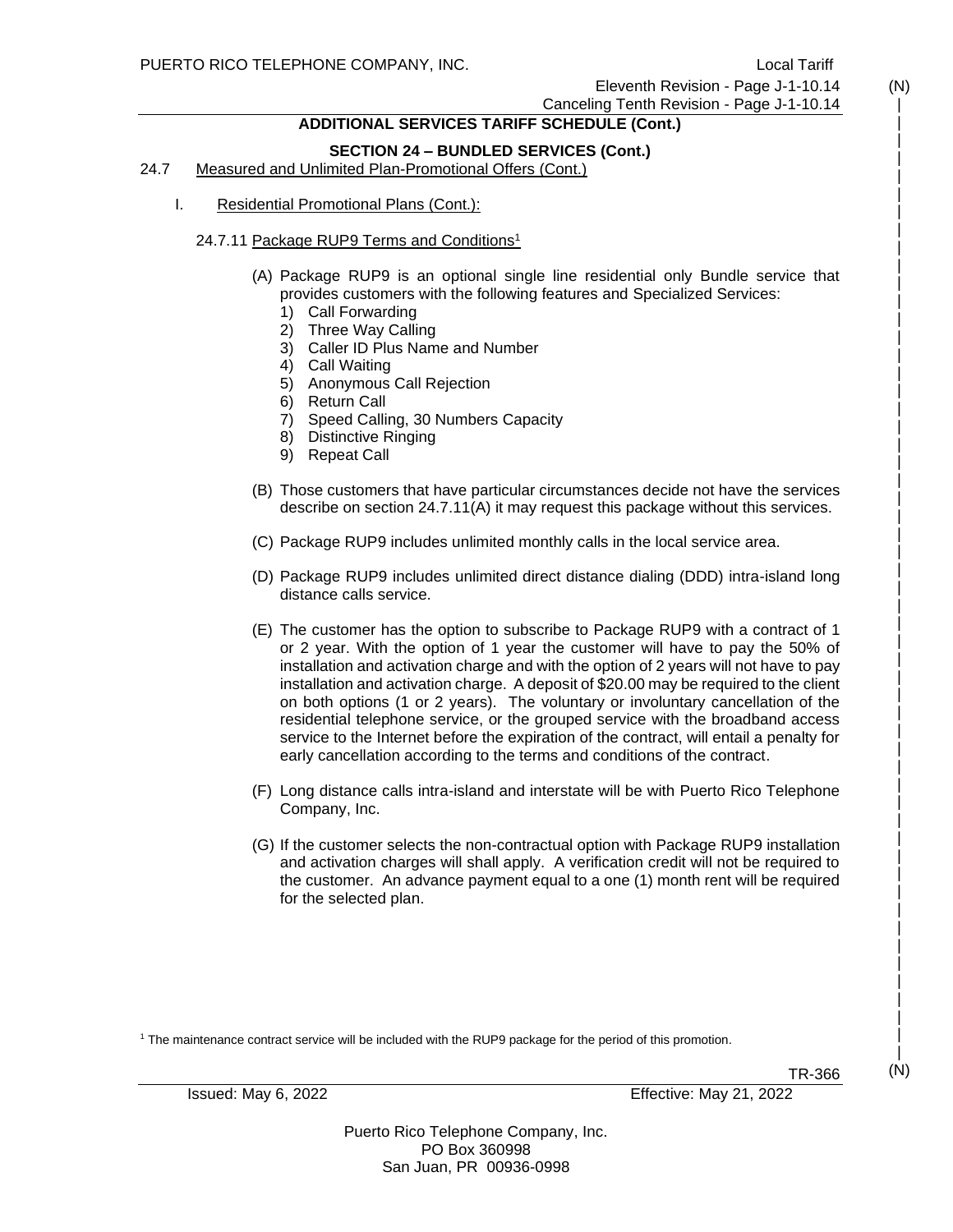| | | | | | | | | | | | | | | | | | | | | | | | | | | | | | | | | | | | | | | | | | | | | | | | | | | | | (N)

#### Eleventh Revision - Page J-1-10.15 Canceling Tenth Revision - Page J-1-10.15

#### **ADDITIONAL SERVICES TARIFF SCHEDULE (Cont.)**

#### **SECTION 24 – BUNDLED SERVICES (Cont.)**

#### 24.7 Measured and Unlimited Plan-Promotional Offers (Cont.)

I. Residential Promotional Plans (Cont.):

#### 24.7.11 Package RUP9 Terms and Conditions (Cont.)<sup>1</sup>

- (H) The following types of calls do not qualify to be included as Unlimited Local calls or Unlimited DDD intra-island long distance calls: operator handled calls, calls to and from inmate public telephones, directory assistance (411) and infovoz. For operator assisted calls the rate per minute in Section G-1, 20.7.1 Option A will apply. In addition, operator assisted calls are subject to a surcharge according to Section G-1, 20.12 of this Tariff Book. Directory assisted calls will be charged according to Section E-14 of this Tariff Book. For the other services, corresponding charges will apply.
- (I) All terms and conditions of the Custom Calling Local Services, as specified in Section F-14 of this Tariff Book, apply to these services when offered under the Package RUP9, except that service connection charges do not apply for the new line included in the Bundle.
- (J) Rates and charges applicable to Package RUP9 are included in Section 24.8.7.
- (K) Some voice services may be offered through fiber optics instead of copper wires. These cases required the use of modem inside the house, which needs an electrical connection. In the absence of electrical service, a battery or alternative power source is necessary to access the service.
- (L) This offer is for residential customers only. The period of this promotional offer is from May 21, 2022 to August 18, 2022. Effective August 19, 2022, this promotional offer will not be available for new subscriptions.
- (M) The package includes the Subscriber Line Charge (SLC) of \$6.50.

<sup>1</sup> A maintenance contract service will be included with the RUP9 package for the period of this promotion.

TR-366

Issued: May 6, 2022 Effective: May 21, 2022

Puerto Rico Telephone Company, Inc. PO Box 360998 San Juan, PR 00936-0998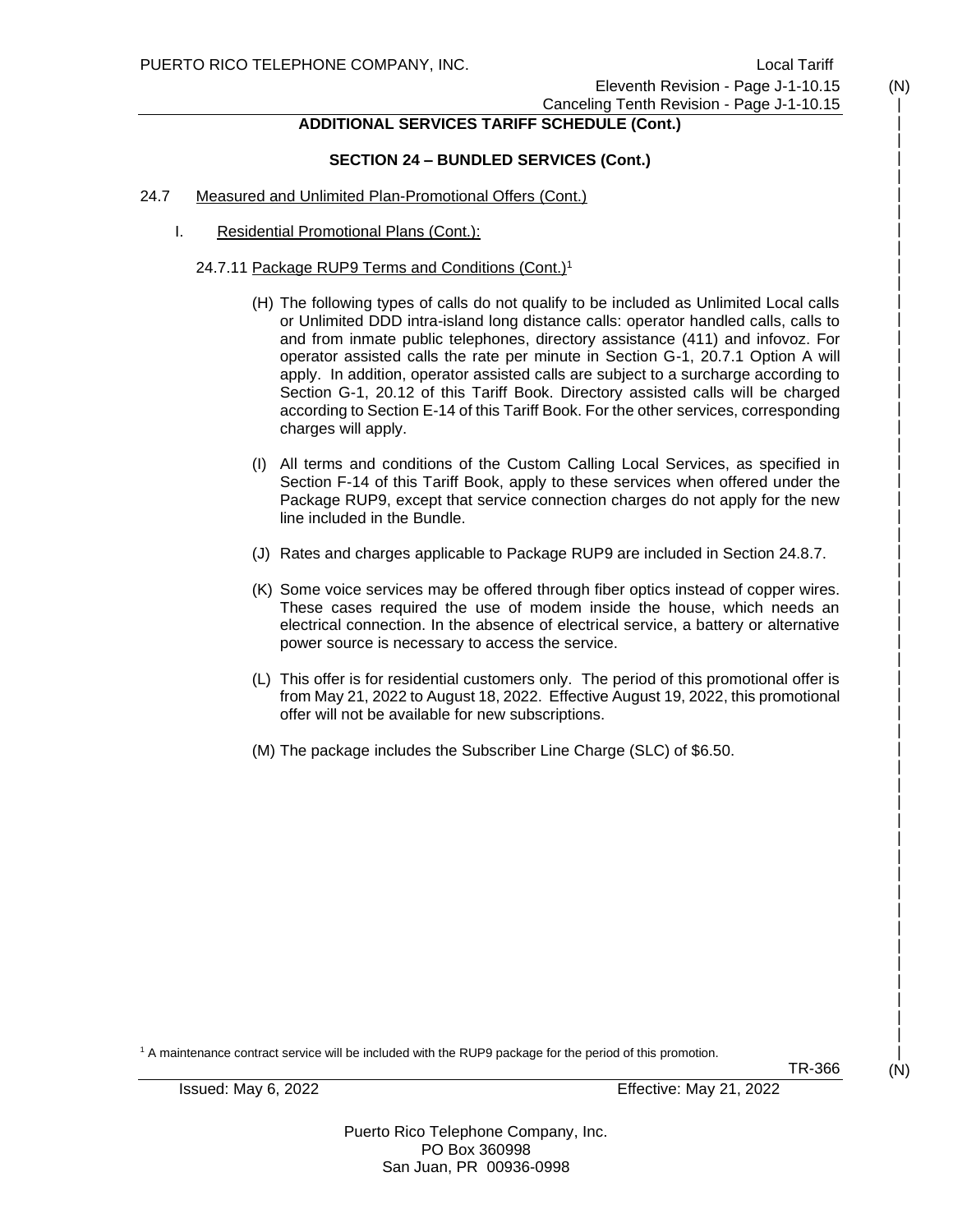# Eleventh Revision - Page J-1-10.16

Canceling Tenth Revision - Page J-1-10.16

#### **ADDITIONAL SERVICES TARIFF SCHEDULE (Cont.)**

#### **SECTION 24 – BUNDLED SERVICES (Cont.)**

24.7 Measured and Unlimited Plan-Promotional Offers (Cont.)

I. Residential Promotional Plans (Cont.):

#### 24.7.12 Package RUP10 Terms and Conditions<sup>1,2,3,4</sup>

- (A) Package RUP10 is an optional single line residential only Bundle service that provides customers with the following features and Specialized Services:
	- 1) Call Forwarding
	- 2) Three Way Calling
	- 3) Caller ID Plus Name and Number
	- 4) Call Waiting
	- 5) Anonymous Call Rejection
	- 6) Return Call
	- 7) Speed Calling, 30 Numbers Capacity
	- 8) Distinctive Ringing
	- 9) Repeat Call
- (B) Those customers that have particular circumstances decide not have the services describe on section 24.7.12(A) it may request this package without this services.
- (C) Package RUP10 includes unlimited monthly calls in the local service area.
- (D) Package RUP10 includes unlimited direct distance dialing (DDD) intra-island long distance calls service.
- (E) Package RUP10 includes unlimited direct distance dialing (DDD) interstate long distance calls service
- (F) The customer has the option to subscribe to Package RUP10 with a contract of 1 or 2 year. With the option of 1 year the customer will have to pay the 50% of installation and activation charge and with the option of 2 years will not have to pay installation and activation charge. A deposit of \$20.00 may be required to the client on both options (1 or 2 years). The voluntary or involuntary cancellation of the residential telephone service, or the grouped service with the broadband access service to the Internet before the expiration of the contract, will entail a penalty for early cancellation according to the terms and conditions of the contract.
- (G) Long distance calls intra-island and interstate will be with Puerto Rico Telephone Company, Inc.
- (H) If the customer selects the non-contractual option with Package RUP10 installation and activation charges will shall apply. A verification credit will not be required to the customer. An advance payment equal to a one (1) month rent will be required for the selected plan.

<sup>1</sup> Subscription to internet service is required for package RUP10.

<sup>2</sup>In cases where the customer avails to a 1 or 2-year contract for the RUP10 promotional offer, the WI-FI modem will be included. 3 If the customer does not avail to a contract for this promotion, a \$30.00 charge will apply for the WI-FI modem. <sup>4</sup> With the RUP10 package a maintenance contract service will be included for the period of this promotion.

TR-366

Issued: May 6, 2022 Effective: May 21, 2022

Puerto Rico Telephone Company, Inc. PO Box 360998 San Juan, PR 00936-0998

 | | | | | | | | | | | | | | | | | | | | | | | | | | | | | | | | | | | | | | | | | | | | | | | | | | | | | (N)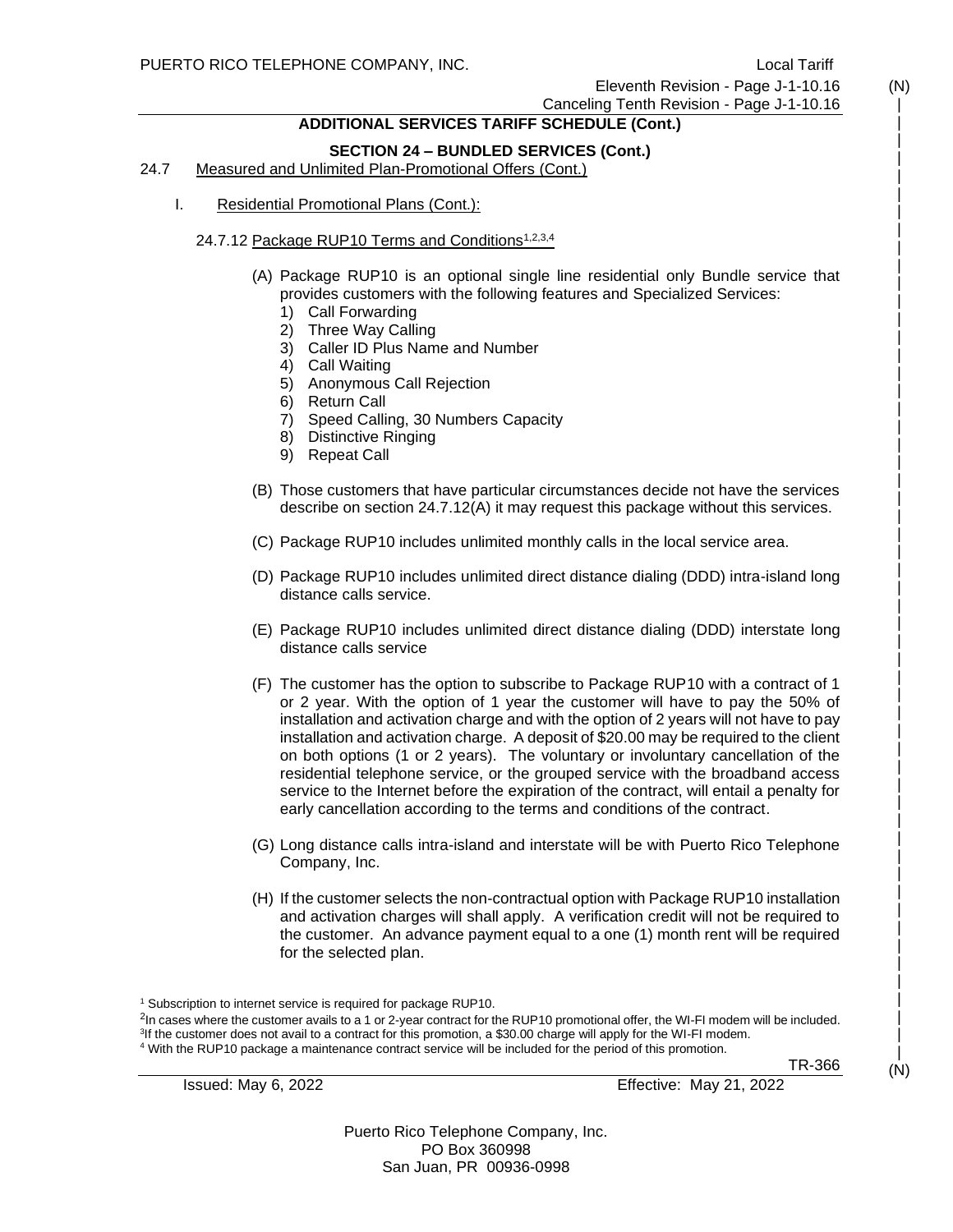| | | | | | | | | | | | | | | | | | | | | | | | | | | | | | | | | | | | | | | | | | | | | | | | | | | (N)

#### Eleventh Revision - Page J-1-10.17 Canceling Tenth Revision - Page J-1-10.17

#### **ADDITIONAL SERVICES TARIFF SCHEDULE (Cont.)**

#### **SECTION 24 – BUNDLED SERVICES (Cont.)**

#### 24.7 Measured and Unlimited Plan-Promotional Offers (Cont.)

I. Residential Promotional Plans (Cont.):

#### 24.7.12 Package RUP10 Terms and Conditions (Cont.)1,2,3,4

- (I) The following types of calls do not qualify to be included as Unlimited Local calls, Unlimited DDD intra-island and interstate long distance calls: operator handled calls, calls to and from inmate public telephones, directory assistance (411) and infovoz. For operator assisted calls the rate per minute in Section G-1, 20.7.1 Option A will apply. In addition, operator assisted calls are subject to a surcharge according to Section G-1, 20.12 of this Tariff Book. Directory assisted calls will be charged according to Section E-14 of this Tariff Book. For the other services, corresponding charges will apply.
- (J) All terms and conditions of the Custom Calling Local Services, as specified in Section F-14 of this Tariff Book, apply to these services when offered under the Package RUP10, except that service connection charges do not apply for the new line included in the Bundle.
- (K) Rates and charges applicable to Package RUP10 are included in Section 24.8.7.
- (L) Some voice services may be offered through fiber optics instead of copper wires. These cases required the use of modem inside the house, which needs an electrical connection. In the absence of electrical service, a battery or alternative power source is necessary to access the service.
- (M) This offer is for residential customers only. The period of this promotional offer is from May 21, 2022 to August 18, 2022. Effective August 19, 2022, this promotional offer will not be available for new subscriptions.
- (N) The package includes the Subscriber Line Charge (SLC) of \$6.50.

<sup>1</sup> Subscription to internet service is required for package RUP10.

<sup>2</sup>In cases where the customer avails to a 1 or 2-year contract for the RUP10 promotional offer, the WI-FI modem will be included. 3 If the customer does not avail to a contract for this promotion, a \$30.00 charge will apply for the WI-FI modem. <sup>4</sup> With the RUP10 package a maintenance contract service will be included for the period of this promotion.

TR-366

Issued: May 6, 2022 Effective: May 21, 2022

Puerto Rico Telephone Company, Inc. PO Box 360998 San Juan, PR 00936-0998